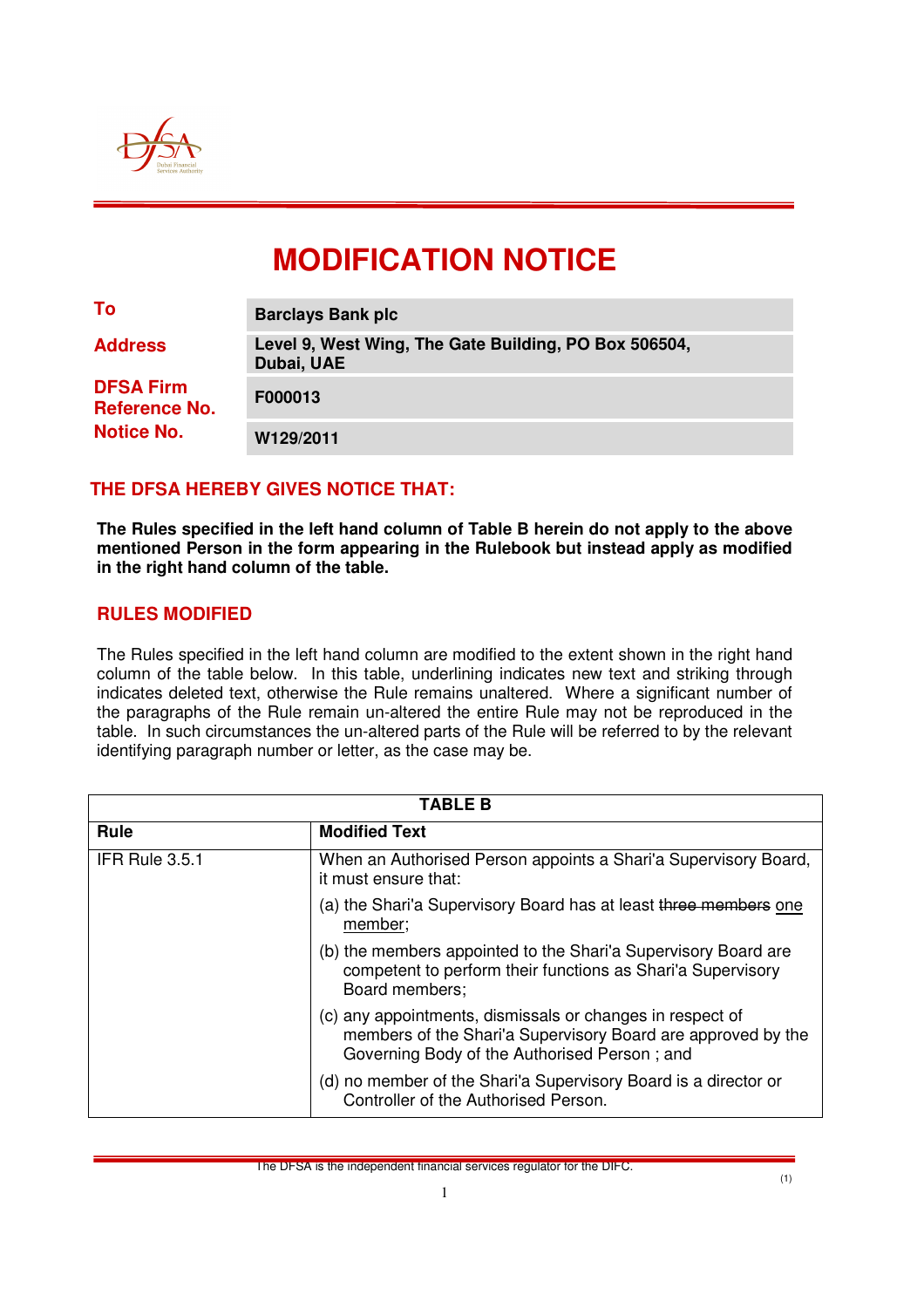

# **CONDITIONS**

The Modification in respect of the Rules specified above remains in effect for the duration of the period set out below on condition that the above named Person to whom this notice applies shall:

- (a) carry on Islamic Financial Business only with a Professional Client where such Client is a Person:
	- (i) specified in COB Rule  $2.3.2(2)(a)$  to (i); and
	- (ii) has its own Shari'a board; and
- (b) provide to such a Client, before providing any Financial Service, written disclosure of the information specified below:

"The Dubai Financial Services Authority ("DFSA") regulates the Islamic Window operated by Barclays Bank PLC DIFC Branch ("Barclays"). Pursuant to Barclays' Islamic Window, Barclays will have a Shari'a Supervisory Board which is comprised of one board member. Details of this scholar are available upon request.

Islamic products offered by Barclays have been or will be reviewed by its Shari'a Supervisory Board. In addition, if stated herein, a fatwa confirming the Shari'a compliance of the Islamic financial product described herein has been obtained. It should be noted that differences exist among Islamic scholars and advisers as to the nature of Shari'a compliance, and no assurance is given that other Islamic scholars or advisers would determine a particular Islamic financial product is Shari'a compliant. If such a fatwa has been obtained, neither Barclays Bank PLC nor any other member of the Barclays Group makes any representation or warranty, express or implied, with respect to the justness, accuracy, reasonableness or completeness of such determination. You should therefore not rely on any fatwa referred to herein (if any), and should obtain your own independent Shari'a advice and approval as to the Islamic financial product defined herein."

If the condition stated above is breached, this notice ceases to have effect forthwith and the Rules specified in the table herein apply to the above mentioned Person in the form set out in the applicable module of the Rulebook in force at the relevant time.

# **EFFECTIVE PERIOD**

This notice comes into effect on the date of issue of this notice and remains in force until further notice.